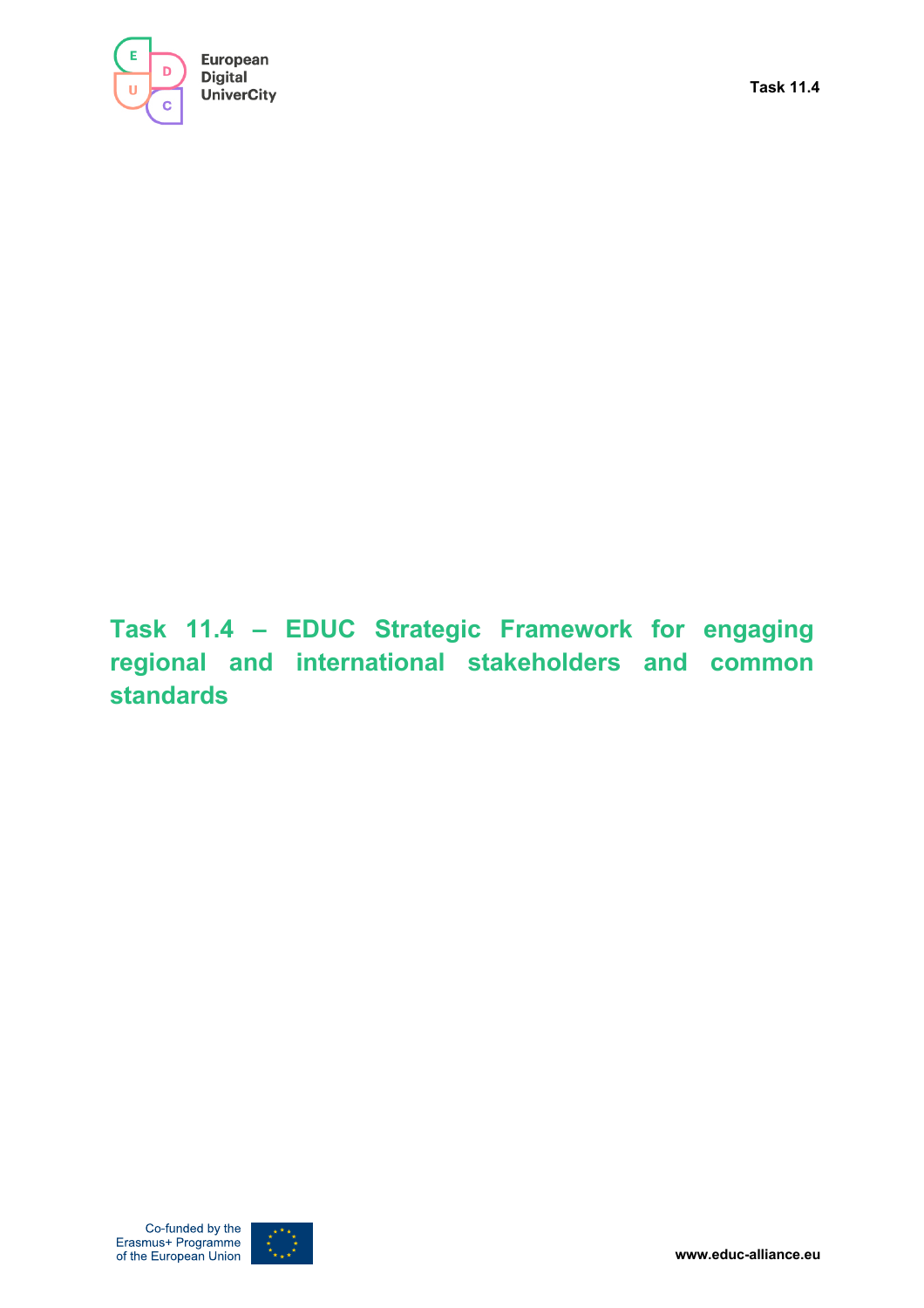

## **Preamble**

The members of the EDUC Alliance created this document to draw a strategic framework for the regional and international outreach activities of both its member universities and the entire Alliance.

This framework does not intend to substitute or overwrite the universities' already existing respective strategic documents. Rather, it aims to provide an 'extra layer' over the institutional-level strategies by combining strengths and identifying new, alliance-level goals.

This framework is built largely on the outcomes of the two good practices trainings organized in relevant topics, the EDUC Mission and Vision document *(do we have this already?)* and the member universities' relevant strategies.

# **Common standards and definitions**

The EDUC Alliance strongly agrees that international and regional outreach strategies are not "single issues"; they have to be integrated into the goals, functions, and implementation of higher education activities.

The Alliance makes efforts in building meaningful partnerships across the world and locally with higher education institutions (U2U-type), research centers, international and local non-governmental organizations, corporations, and other relevant stakeholders. This means a wide spectrum of engagements from student exchanges through cultural programs and university-to-business (U2Btype) partnerships.

While this document intends to create a common framework for the Alliance, it also acknowledges the different social, political, geographical, cultural, and historical considerations of the members. Implementing this strategic framework can only be successful if the members adapt the strategy to the local realities. Because of these differences, this strategic framework does not intend to incorporate all fields of internationalization and outreach. The goal here is to develop joint actions on the areas that can have the most significant impact. These areas are mentioned in the Plan of Actions (PoA) section.

Also, for the sake of the success of implementation, the different actors within the member institutions and the Alliance, in their ecosystems, should feel that they own this issue. This ownership is connected to the engagement of the local community to the actions, which can have the potential to bring hidden assets and energies to the surface.

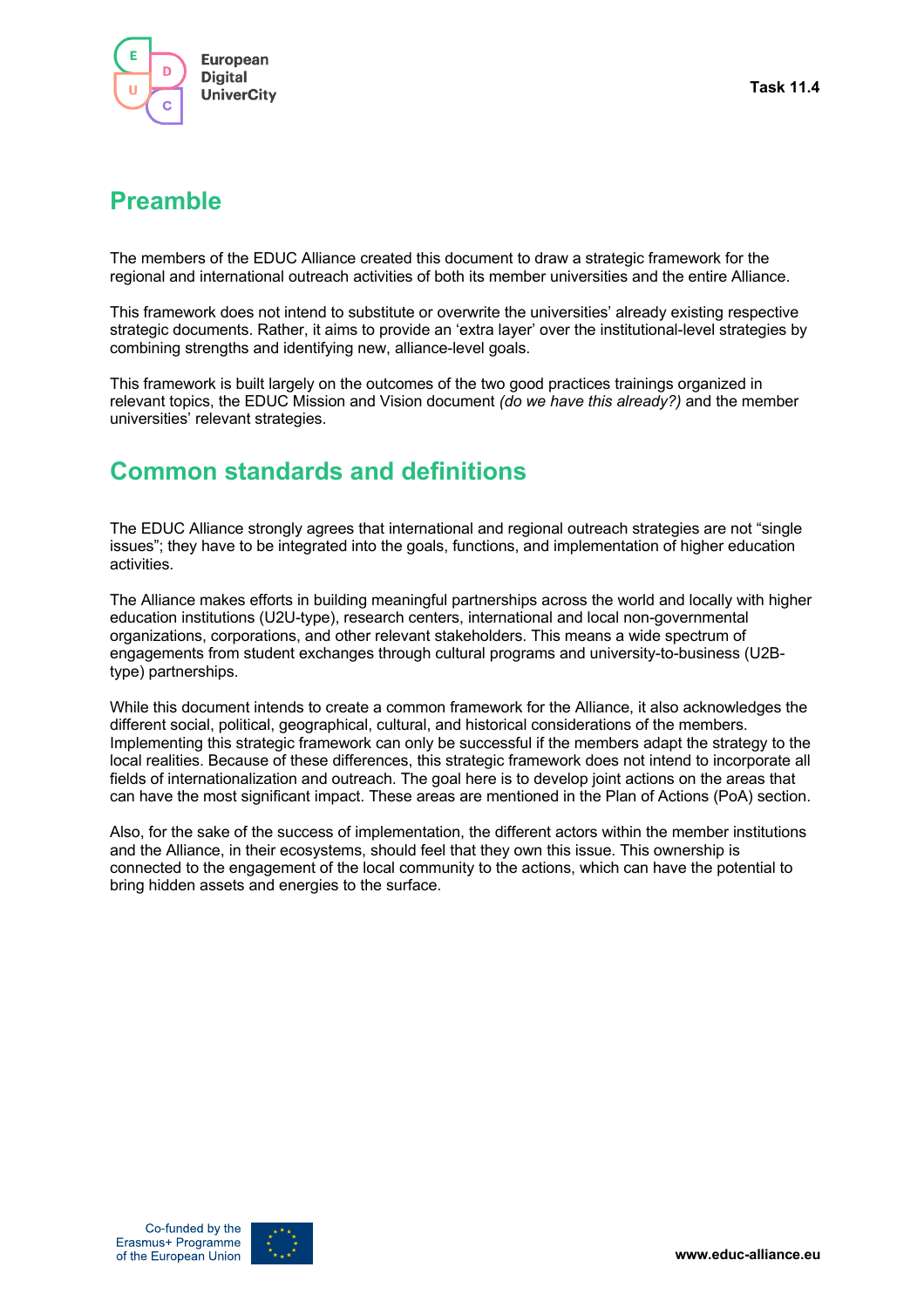

# **SWOT Analysis**

### **Strengths:**

- Each member has strategic thinking and planning on these areas.
- At each member university, these areas are considered as high priority and have strong support from the leadership.
- There are numerous overlaps in terms of inter-university partnerships (U2U-type) and international organization memberships, which can provide stronger visibility to the Alliance.

#### **Weaknesses:**

- International strategies have different focus points
- Because of that, some members are solid in terms of the number of international degree programs but struggle with outgoing mobility numbers, and some are the other way around. That makes it harder to have a clear shared vision.
- The universities are working in different political/geopolitical, cultural, and social settings, so the regional outreach goals and tools are hard to unify, or make come closer together.

### **Opportunities:**

- The members have different strengths and good practices. Sharing and combining these can help the individual universities excel and the Alliance become an internationally recognized actor/entity in higher education.
- The members combined have a colorful portfolio of study and research in three out of the five most widely spoken languages globally.

### **Threats:**

- The "too much diversity" may lead to a lack of common goals.
- As the budgetary situation is unclear, it is challenging to decide on measurable actions.
- As an international 'project', EDUC is mainly running in English, and it can be hard to connect it to the local ecosystems (e.g., senior academies or outreach to local kindergartens have to be in the native language).

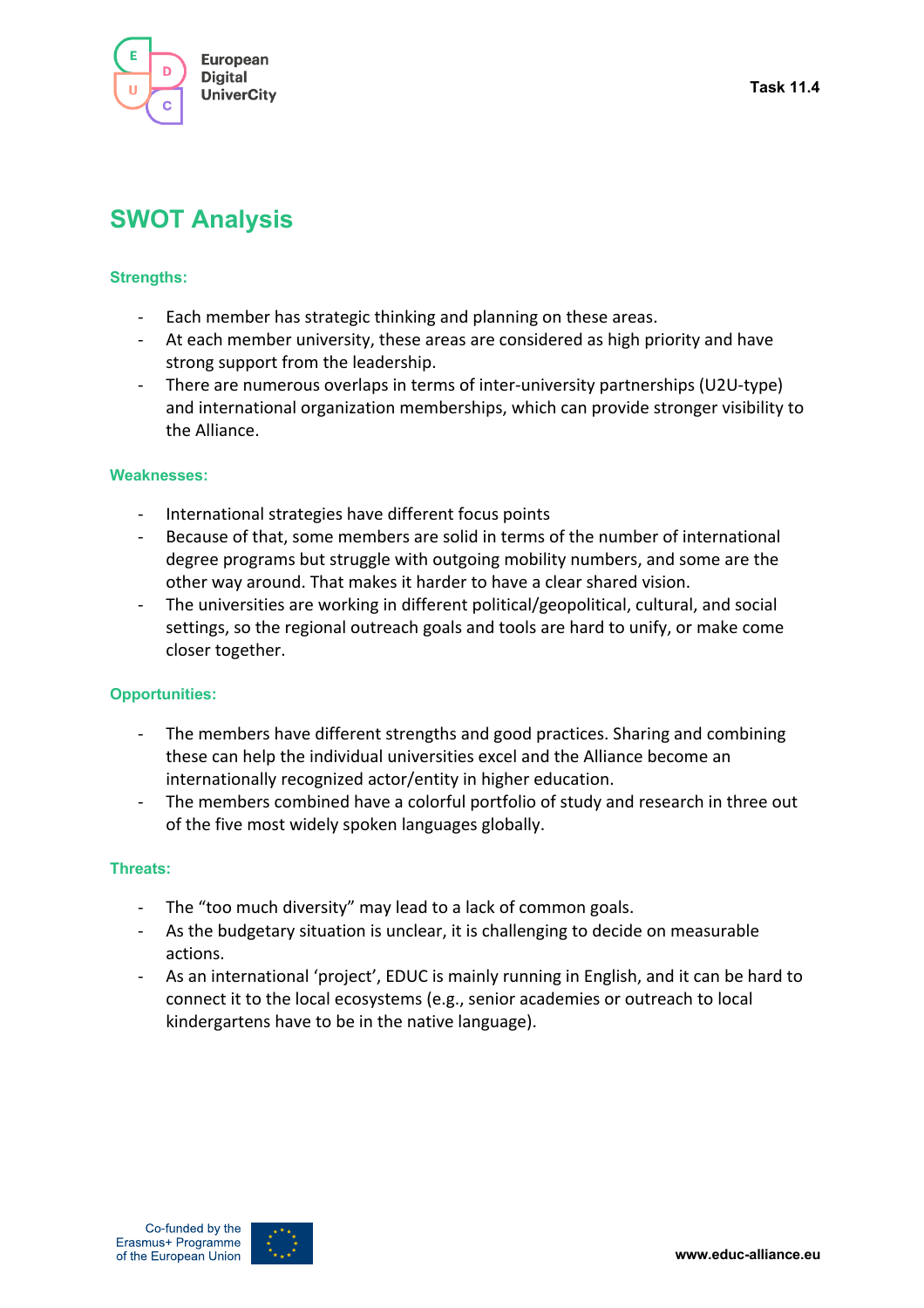

# **Plan of Actions (PoA)**

In line with the previously mentioned 'cross-cutting strategy' philosophy, the actions listed here are to be deeply connected with every work package of the Alliance.

#### **International rankings**

The Alliance understands the significant role of international rankings in today's higher education, and identify the following actions:

- alliance-wide efforts to publish together and involve the published works of member institutions' colleagues in literature reviews and other overviews:
	- o In 2022, minimum 15 publications featuring at least two member university colleagues as co-authors should be published. This number should reach 50 by 2024 and 75 by 2026.
	- $\circ$  Citation within the alliance should reach 50 in 2022, 150 by 2024 and 250 by 2026.
- In rankings, where peer opinion surveys are run, recommending each other has to be a priority.
- Introducing the 'EDUC Chair' visiting professor program among the Alliance members can boost the number of international faculty members, which is an indicator in international rankings. These Chairs can be co-funded by the members and corporate partners:
	- o In 2022, the goal is to develop the program and announce the first call
	- o In 2023, a total of 5 chairs should be announced
	- o By 2025, this number should reach 10

### **Memberships in other organizations**

- As an alliance, taking part in university organizations/associations, as platform/umbrella representation (as associated member in those organizations).
	- $\circ$  First attempts should target the Compostela Group of Universities (where already three of the eight alliance member institutions have membership), European University Foundation (EUF) and the Young European Research Universities (YERUN) network (where already two of the eight alliance member institutions have membership).
- The alliance can sign agreements with other alliances, starting with the African Research Universities Network.

### **Engaging new regions**

- Based upon the U2U Report of the Alliance, where scarce or no presence of any of the members can be described, EDUC attempts to be present:
	- o In the second part of 2022, the first "EDUC–Gulf Region University Meetup" will be organized virtually.
	- $\circ$  This will be followed by an in-person event connected to the annual Dubai Expo (if the pandemic situation allows).

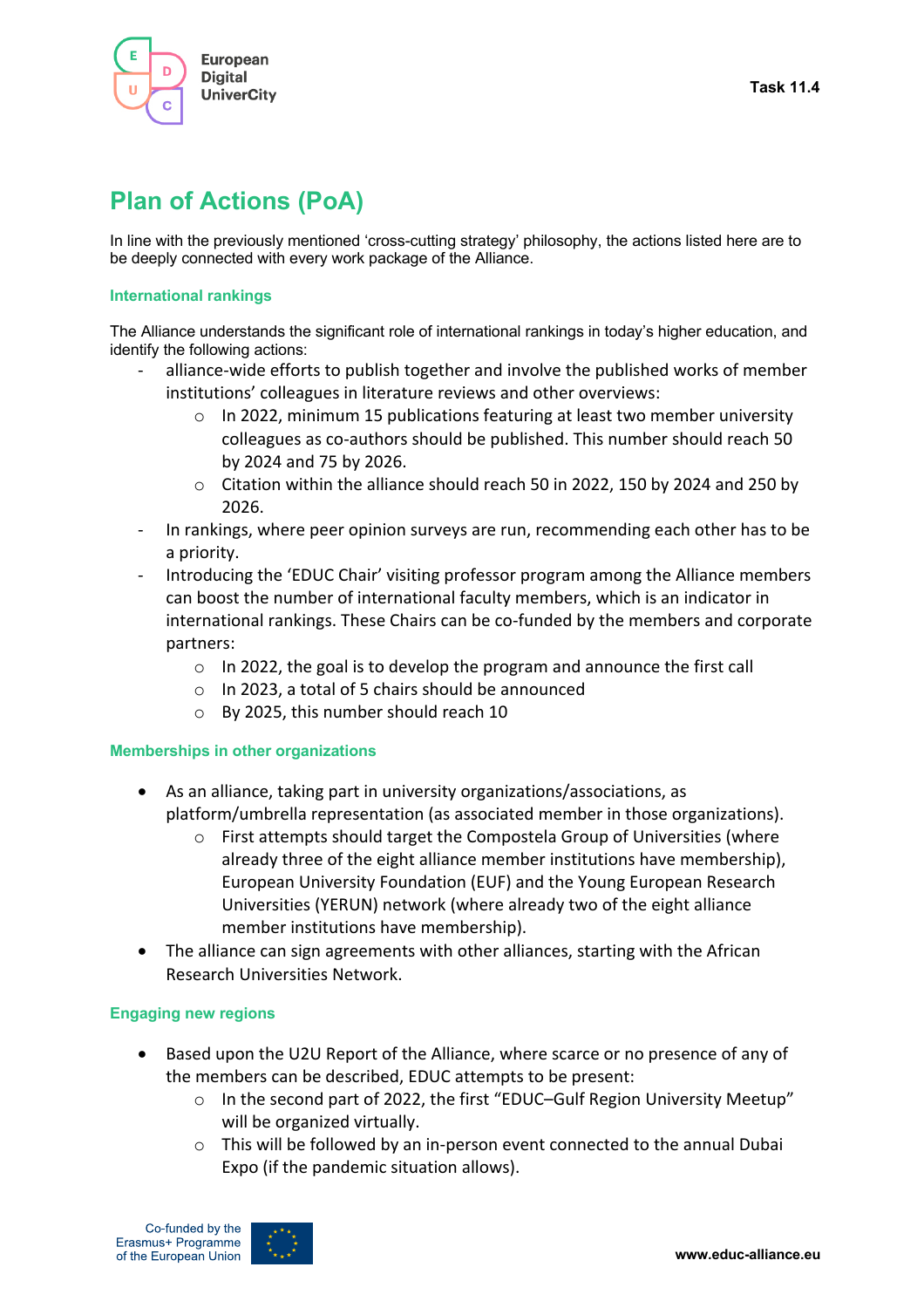

- $\circ$  In 2023, the first "EDUC-Indian University Meetup" will be organized virtually.
- In any region where any of the member universities has a contact/partner, it does not only deepen its partnership, but also fosters the presence of others in the Alliance (and the Alliance as such).

### **Strengthening the international visibility of EDUC**

- EDUC has a separate stand at the major HEI global events and offers talks/presentations as an alliance about internationalization, the European Universities Initiative, etc.
	- $\circ$  EDUC will have a separate stand at the upcoming EAIE in 2022, and will have a separate stand at NAFSA and APAIE from 2023.
	- $\circ$  The Alliance will take every opportunity to be visible in talks, presentations and poster sections during these events.

### **Cultural diversity/intercultural learning environment**

- The Alliance decides that its members take definite steps towards achieving these common goals, each member confirms its relevant actions:
	- $\circ$  In 2022, each member organizes thematic cultural days/weeks. This can be incorporated into staff weeks, or other events.
	- o During the Erasmus+ outgoing mobility application period, members are visiting each other and promote their universities, fostering exchange within the alliance.
	- o European Doctorate to be institutionalized in the Alliance by 2023.
	- $\circ$  Create a pool of EDUC internship placements at administrative offices and research labs by 2022.
	- o From 2022, the alliance members include the members and topics of EDUC into the local programs of early outreach and senior academies.
	- o Connecting Education and Research better, EDUC as an alliance deepens the promotion of the organizations of summer/winter schools, and SIMPs.

### **Entrepreneurship**

• EDUC has already organized entrepreneurship days for its students in Nanterre. This should become an annual series of events, inviting the industry and respective chambers of commerce partners.

### **Inclusion and equal opportunities**

• Higher education must be available for all. Each member should confirm further, locally relevant actions to help disadvantage group's access to higher education.

#### **Refugees**